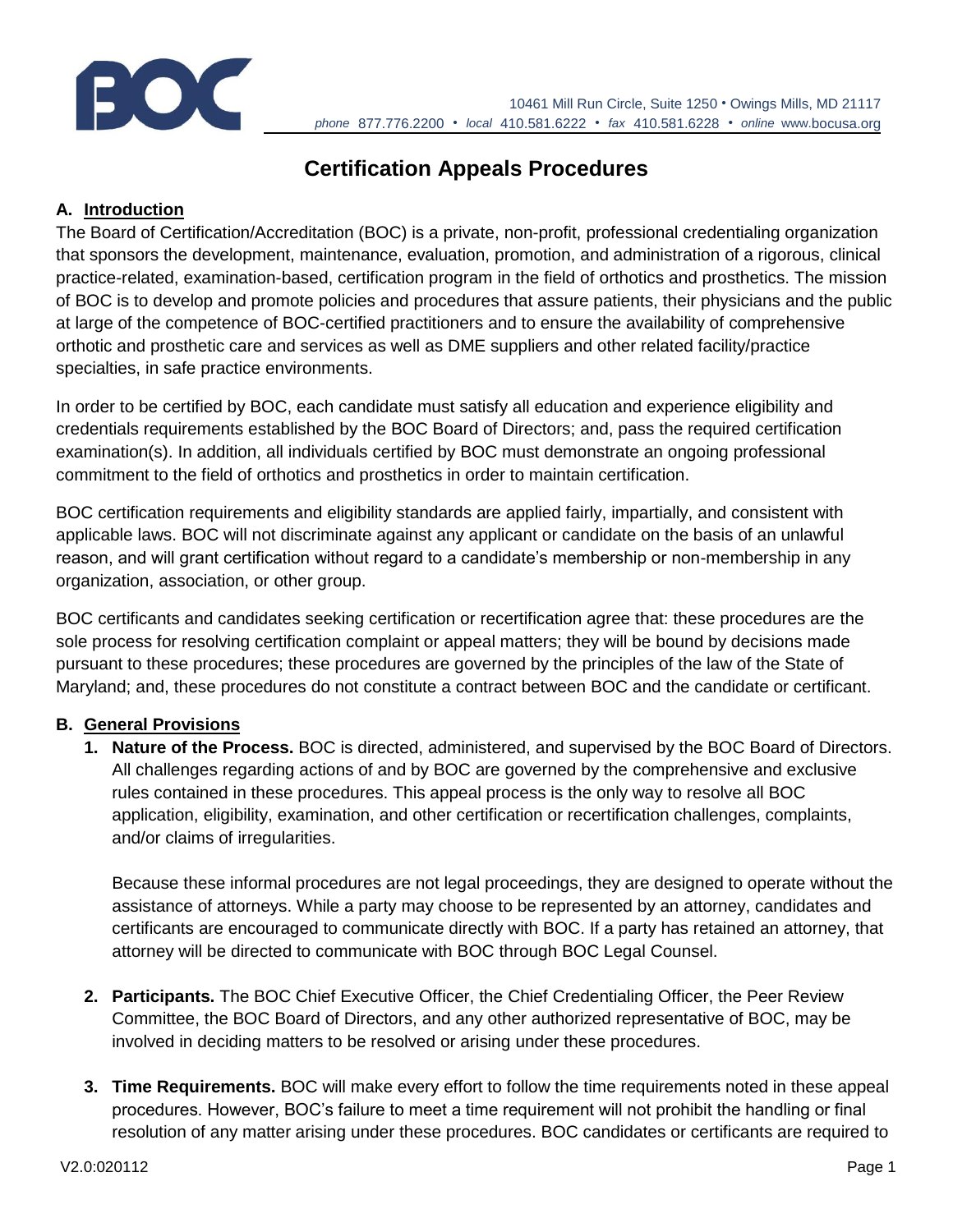comply with all time requirements specified in this document. Unless provided otherwise, time extensions or postponements may be granted by BOC if a timely, written request explaining a reasonable cause is submitted.

- **4. Litigation/Other Proceedings.** BOC may accept and resolve a dispute arising under these proceedings when civil or criminal litigation, or other proceedings related to the dispute are also before a court, regulatory agency, or professional body. BOC may also continue or delay the resolution of any appeal, complaint, or other matter.
- **5. Confidentiality.** In order to protect the privacy of all parties involved in matters arising under these procedures, all material prepared by, or submitted to, BOC will be confidential. Disclosure of material prepared by, or submitted to, BOC is permitted only when specifically authorized by BOC policy, the Board of Directors, the Certification Appeals Committee, the Chief Credentialing Officer, or the Chief Executive Officer.

Among other information, BOC will not consider the following materials and documents to be confidential:

- a. Published certification and eligibility criteria;
- b. Records and materials, which are disclosed as the result of a legal requirement;
- c. Upon the written request of a candidate, or certificant, any certification information concerning certification status or application materials which the candidate or certificant would like made available to other credentialing agencies, professional organizations, or similar bodies; and,
- d. All decisions and orders of the Board of Directors, the Certification Appeals Committee, the Chief Credentialing Officer, or the Chief Executive Officer, which are considered final and closed, consistent with these procedures.
- **6. Failure To Disclose/Improper, False, Or Misleading Representations.** Where a candidate or certificant fails to disclose information related to certification or recertification requested by BOC, or where a candidate or certificant makes an improper, false, or misleading representation to BOC, the Chief Credentialing Officer may penalize or discipline the individual, and/or issue corrective action related to such failure or improper representation. Among other penalties or disciplines, BOC may temporarily or permanently prevent and bar an individual from being certified or recertified, or may issue any other appropriate directive(s).

Where a penalty, discipline, order, or other directive is issued by BOC under this Section, the candidate or certificant involved may seek review and appeal under these procedures.

**7. Failure To Cooperate.** Where a candidate or certificant fails or refuses to cooperate fully with BOC concerning matters arising under, or related to, these procedures, and it is determined that the lack of cooperation is without good cause, the Chief Credentialing Officer may penalize or discipline the individual. Among other penalties or disciplines, BOC may temporarily or permanently prevent and bar an individual from being certified or recertified, or may issue any other appropriate directive(s).

Where a penalty, discipline, order, or other directive is issued by BOC under this Section, the candidate or certificant involved may seek review and appeal under these procedures.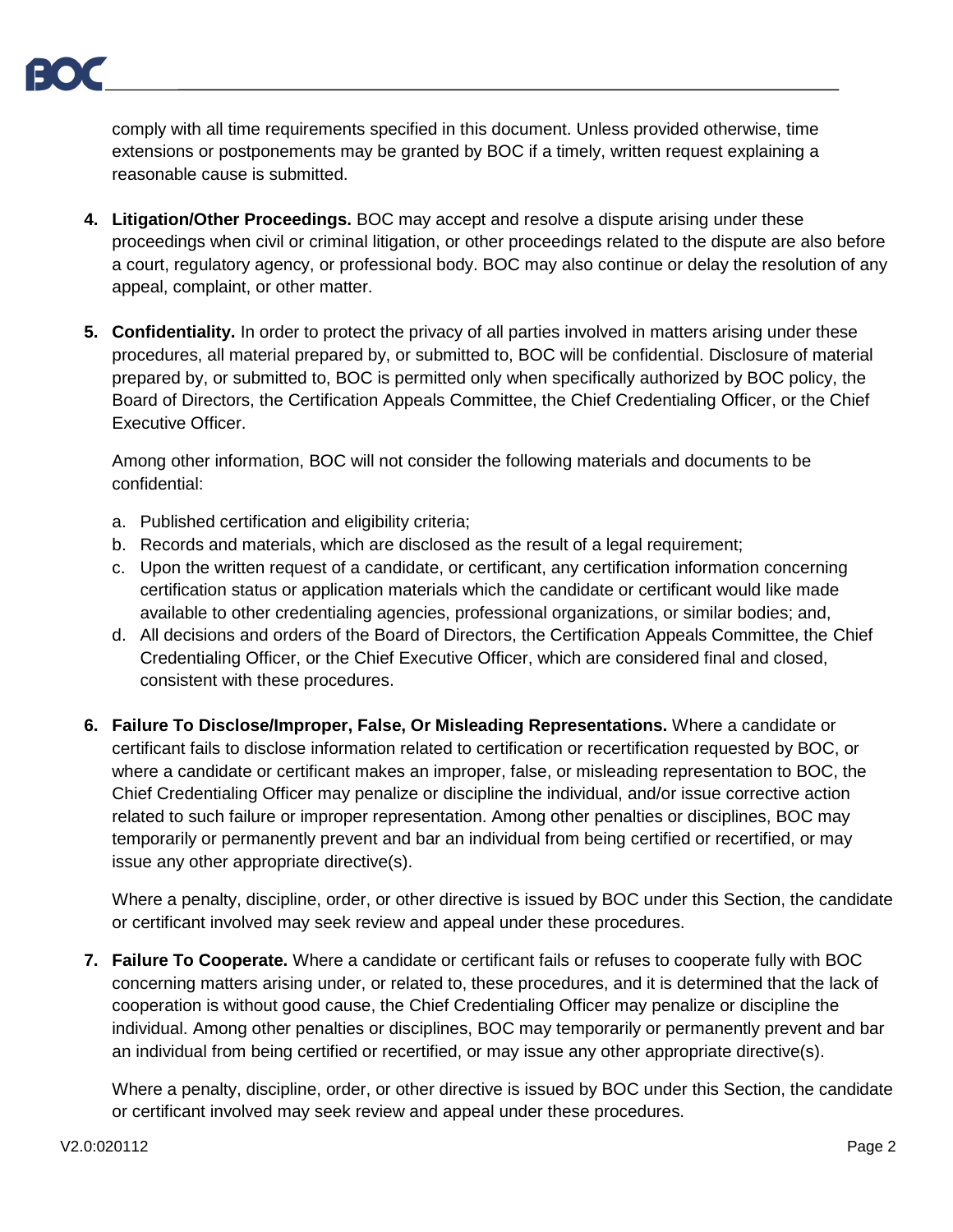**8. Professional Complaint Matters.** Following notice, and a reasonable opportunity to present a response, the Chief Credentialing Officer may temporarily or permanently prevent an individual from being certified or recertified, or may issue any other appropriate directive(s), where the candidate or certificant was the subject of any complaint or similar matter relating to his/her professional activities as a practitioner, or where the candidate or certificant is the subject of matters or proceedings involving criminal charges, lesser offenses, or similar matters regardless of: when the alleged violation occurred; and, whether the professional license of the candidate or certificant was in good standing at the time of BOC decision or action.

Where a penalty, discipline, order, or other directive is issued by BOC under this Section, the candidate or certificant involved may seek review and appeal under these procedures.

#### **C. Actions and Decisions Concerning the Certification Process.**

- **1. Certification Application Actions.** Under the supervision of the Chief Credentialing Officer, BOC will make one of the following determinations and decisions with regard to a candidate's application for BOC certification examination eligibility: (a) accept the application; (b) request additional or supplemental information; or, (c) reject the application on the ground(s) that the candidate does not meet the relevant certification eligibility requirements, or the candidate has violated, or acted contrary to, a BOC policy or rule.
- **2. Certification Examination(s) Actions.** BOC will notify each candidate whether he/she has achieved a passing or failing score on the Certification Examination. Where a candidate acts contrary to BOC policies during the administration of any Certification Examination(s) or section, the candidate may be prevented from taking or completing the Examination(s), or other appropriate action may be issued.
- **3. Recertification Application Actions.** BOC will make one of the following decisions with regard to a certificant's Recertification Application: (a) grant recertification; (b) conditionally accept the Recertification Application, pending satisfactory completion of all recertification requirements; (c) request additional information; or, (d) reject the application on the ground(s) that the certificant does not meet the necessary criteria for recertification, or the certificant has violated, or acted contrary to, a BOC policy or rule.

# **D. Level 1 Request for Review/BOC Chief Credentialing Officer**

- **1. Grounds for Initial Appeal (Request for Review).** A candidate or certificant may submit to the Chief Credentialing Officer an initial appeal (request for review) of an adverse BOC action or decision based on any of the following grounds:
	- a. The candidate was found to be ineligible to take or complete the Certification Examination(s);
	- b. The candidate did not pass or successfully complete the Certification Examination(s); or,
	- c. The candidate or certificant failed to satisfy a certification or recertification requirement, including those requirements related to qualifications, education, and experience, or was otherwise ineligible for certification or recertification.
- **2. Content of a Request for Review.** A candidate or certificant may submit a written request for review of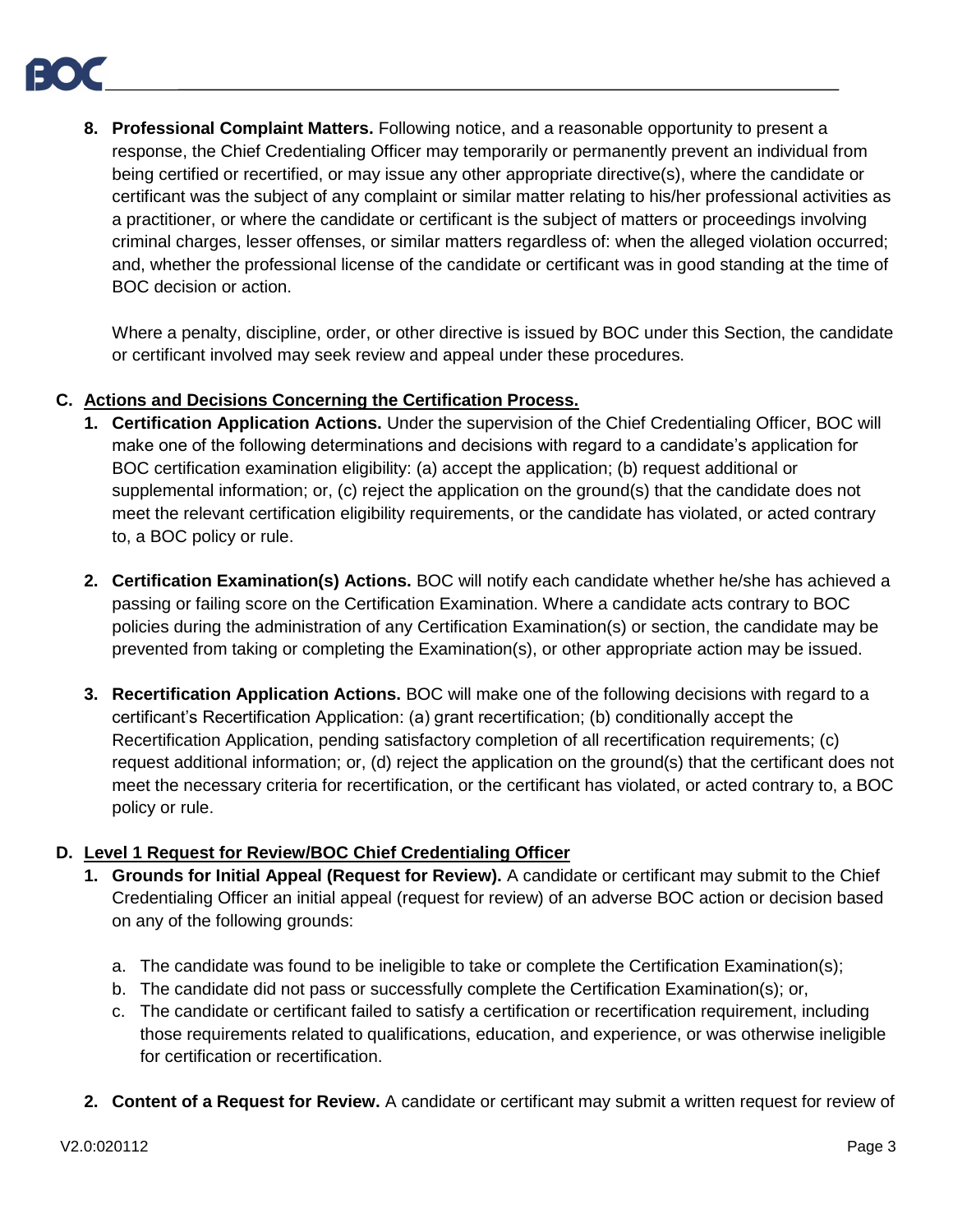an adverse certification-related action or decision by notifying the Chief Credentialing Officer in writing. The candidate or certificant must state and explain in detail the nature of the request and the specific facts and circumstances supporting the request, including all reasons why the action or decision should be changed or modified. The candidate or certificant must also provide accurate copies of all supporting documents.

- **3. Time Period for Submitting Request for Review.** In order for a request for review to be considered Chief Credentialing Officer, the written request must be received by BOC within thirty (30) days of the date of the adverse action.
- **4. Chief Credentialing Officer Actions.** Upon receipt, all requests for review will be considered informally by the Chief Credentialing Officer. Following review of the candidate's or certificant's request for review, the Chief Credentialing Officer will acknowledge receipt of the request within thirty (30) days, and may take the following actions:
	- a. Informal Resolution. The Chief Credentialing Officer will resolve and decide the appeal based on the record, including relevant and credible information presented by the candidate or certificant. The informal resolution will include the findings of the Chief Credentialing Officer and a summary of the relevant facts upon which the decision is based, and may uphold or modify the adverse action or decision, or indicate other appropriate action. The Chief Credentialing Officer will issue the informal resolution within thirty (30) days of receipt of the request, or as soon thereafter as is practical; or,
	- b. Referral of Request. The Chief Credentialing Officer will refer the matter to the Peer Review Committee for resolution as an appeal. The Chief Credentialing Officer will provide the Certification Appeals Committee with all relevant materials, including the documents and materials submitted by the candidate or certificant.

# **E. Level 2 Appeal/Peer Review Committee**

- **1. Peer Review Committee.** At least three (3) members will be appointed to serve as the Peer Review Committee to resolve appeals or referred matters. Subject to the limitations set forth in these procedures, the Peer Review Committee may hear and resolve a first appeal where the matter has been referred by the Chief Credentialing Officer; or, a candidate or certificant is dissatisfied with the final informal review and action of the Chief Credentialing Officer, and requests an appeal consistent with these procedures. The Peer Review Committee has the right to refuse an appeal. A decision not to hear an appeal cannot be appealed; the case will be closed thereafter subject to the provisions of these procedures.
- **2. Grounds for Appeal.** In order for an appeal to be considered by the Peer Review Committee, the appeal submission must contain substantial information supporting at least one of the following grounds:
	- a. The candidate's eligibility to sit for the Certification Examination(s), or other eligibility for certification, was denied incorrectly;
	- b. The candidate's Certification Examination(s) was scored incorrectly, or was not credited with an appropriate response to particular questions, and as a direct result of the incorrect scoring the candidate is entitled to receive a passing score on the examination(s);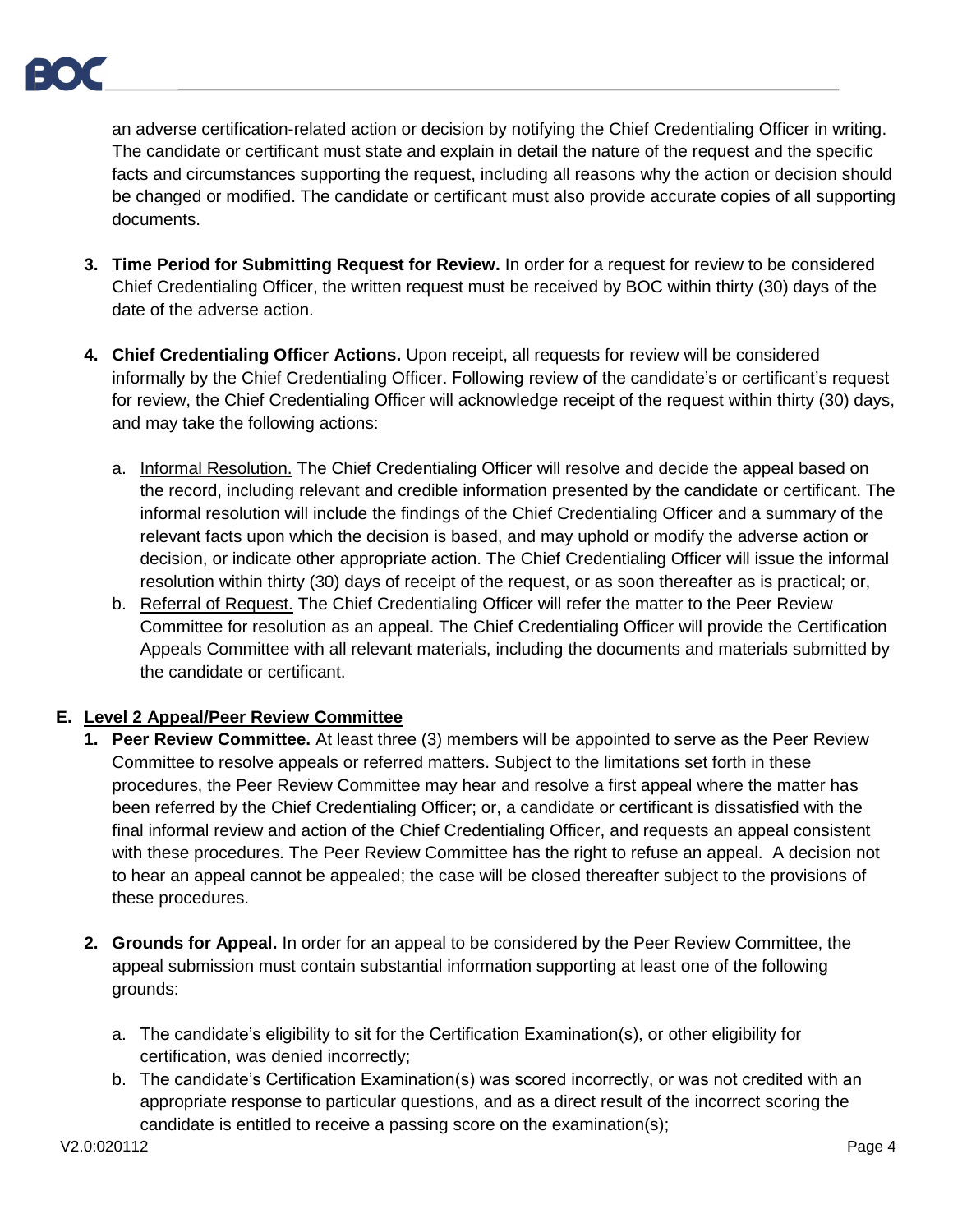

- c. The candidate was barred or otherwise prohibited incorrectly from taking the Certification Examination(s) or from becoming certified; or,
- d. The certificant's Recertification Application was incorrectly rejected under the relevant recertification standards, and the certificant would have qualified for recertification if the correct standards had been applied, or the certificant was otherwise incorrectly found ineligible for recertification.
- **3. Content of Appeal.** In order for an appeal to be considered by the Peer Review Committee, the appeal submission must contain the following information:
	- a. The identity and signature of the candidate or certificant submitting the appeal;
	- b. A detailed explanation of the reasons and basis for the appeal, as defined and limited by Section E.2, above;
	- c. All objections, corrections, and factual information the candidate or certificant believes to be relevant to the appeal;
	- d. The names, addresses, and telephone numbers of any persons with factual information relevant to the appeal, and a clear description of the factual information available from these persons; and,
	- e. Copies of any and all relevant documents, exhibits, or other information the candidate or certificant wants to submit in support of the appeal.
- **4. Time Period for Submitting Appeal.** A candidate or certificant seeking to present an appeal must submit a written, signed appeal, consistent with the requirements of these procedures, to the Chief Credentialing Officer within thirty (30) days of the date of the final action and decision of the Chief Credentialing Officer.
- **5. Time Period for Requesting an Extension.** A candidate or certificant may request an extension of the time in which to submit an appeal. This request must be in writing and received by BOC (Attention: Chief Credentialing Officer), at least ten (10) days prior to the appeal deadline. The Peer Review Committee Chair may, in his or her discretion, extend the time period for filing the appeal. Denials of time extension requests are not subject to appeal. Any appeals received beyond given time periods will not be reviewed or considered by the Peer Review Committee.
- **6. Appeal Deficiencies.** The Peer Review Committee Chair may require the candidate or certificant to clarify, supplement, or amend an appeal submission.
- **7. Appeal Rejection.** If the Peer Review Committee Chair determines that an appeal does not meet the appeal requirements or otherwise warrant further formal review, consistent with the requirements set forth in these procedures, the appeal will be rejected. The Chief Credentialing Officer will notify the candidate or certificant of the rejection, as well as the reason(s) for the rejection, by letter within twentyone (21) days of the determination. Appeal rejection determinations are not subject to appeal.
- **8. Appeal Hearing Requests.** In the first appeal submission, the candidate or certificant may request to participate in the informal hearing. In the event that the candidate or certificant does not request to participate in the hearing, the appeal will be resolved and decided based on the appropriate written record, as determined by the Peer Review Committee.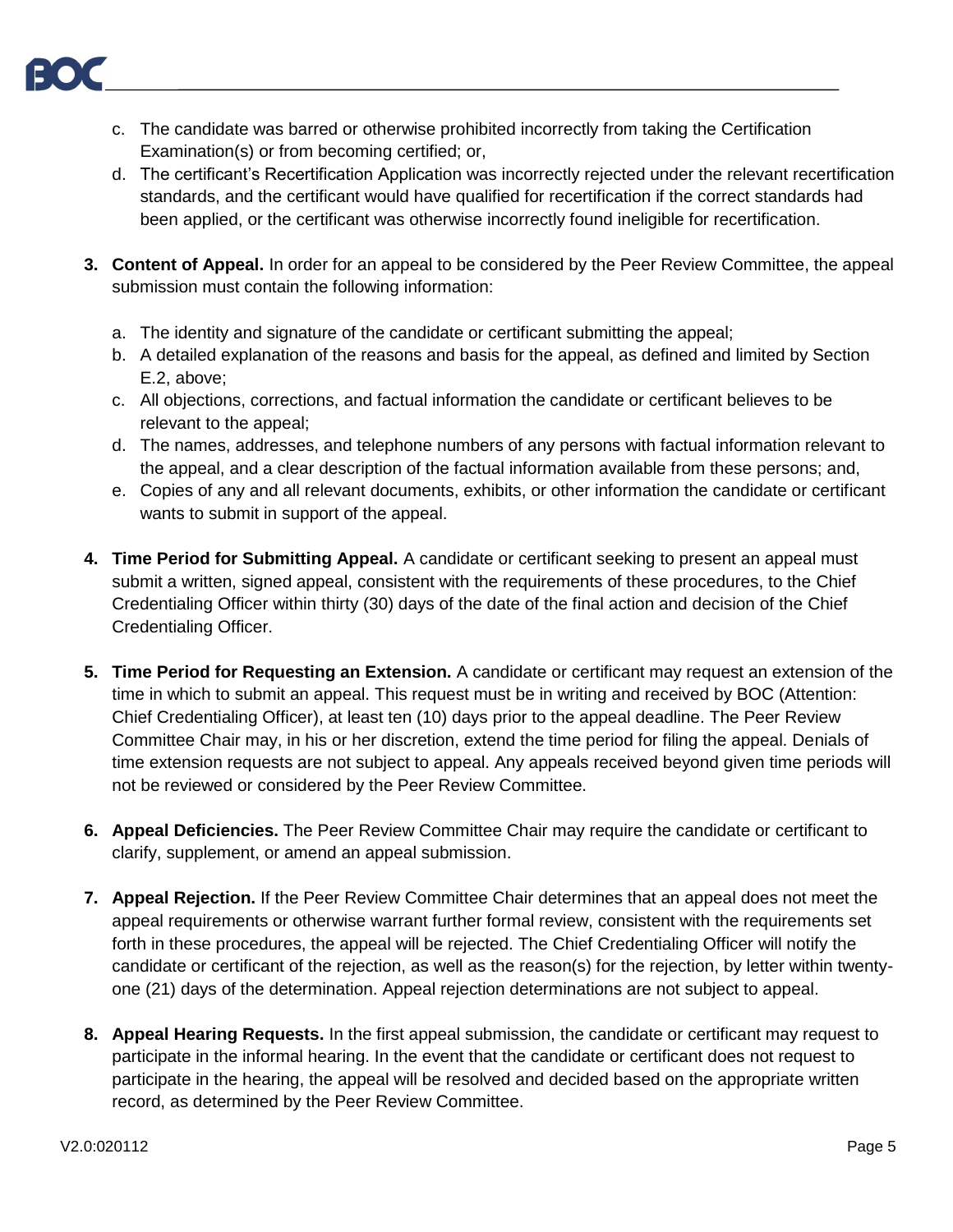- **9. Scheduling of Appeal Hearing.** Within fifteen (15) days of receipt of a complete and proper written appeal, the Certification Appeals Committee will schedule a hearing date and time for appeal consideration, generally not later than one-hundred twenty (120) days after receipt of the appeal, and will notify the candidate or certificant of the hearing date and time. Where the candidate or certificant has requested participation in the hearing, the candidate or certificant may be required to provide additional information concerning hearing presentation requirements prior to the hearing date. The Peer Review Committee will conduct an informal hearing designed to review and consider all of the available proof and information, including the record of the initial request for review and the materials submitted by the candidate or certificant.
- **10. Decision of the Peer Review Committee.** The Certification Appeals Committee will resolve and decide the appeal based on the record, including relevant and credible information presented by the candidate or certificant, BOC policies, and, if applicable, the action or decision of the Chief Credentialing Officer. The Peer Review Committee Decision will include the Committee findings and a summary of the relevant facts upon which the decision is based, and may uphold or modify the decision of the Chief Credentialing Officer, or indicate other appropriate action. The Peer Review Committee will issue the Decision within fifteen (15) days of the end of the appeal review, or as soon thereafter, as is practical.

# **F. Level 3 Appeal/BOC Board of Directors**

- **1. BOC Board of Directors.** The BOC Board of Directors, or a panel of three (3) or more Board Directors designated to represent the Board of Directors, will resolve each final appeal. Subject to the limitations set forth in these procedures, the Board of Directors will hear and resolve a final appeal where a candidate or certificant is dissatisfied with the Peer Review Committee Decision, and submits an appropriate appeal consistent with these procedures.
- **2. Grounds for Final Appeal.** In order for an appeal to be considered by the Board of Directors, the appeal submission must contain substantial information supporting at least one of the following grounds. The grounds upon which a final appeal may be based are strictly limited to the following:
	- a. Procedural Error: The Peer Review Committee Decision misapplied a procedural rule contained in these rules, and the rule misapplication significantly prejudiced the candidate or certificant with respect to the outcome of the appeal decision;
	- b. New or Previously Undiscovered Information: Following the issuance of the Peer Review Committee Decision, the candidate or certificant located relevant information and facts that were not previously available and that would have significantly affected the outcome of the Peer Review Committee Decision in the candidate's or certificant's favor;
	- c. Misapplication of Certification Standards: The Peer Review Committee Decision misapplied the relevant certification or recertification standards, and the misapplication significantly prejudiced the candidate or certificant and the outcome of the appeal decision; or,
	- d. Contrary to the Information Presented: The Peer Review Committee Decision clearly is contrary to the most substantial information in the record.

With respect to the grounds listed in Sections 2.a. and 2.c. above, the Board of Directors will consider only arguments that were previously presented to the Peer Review Committee.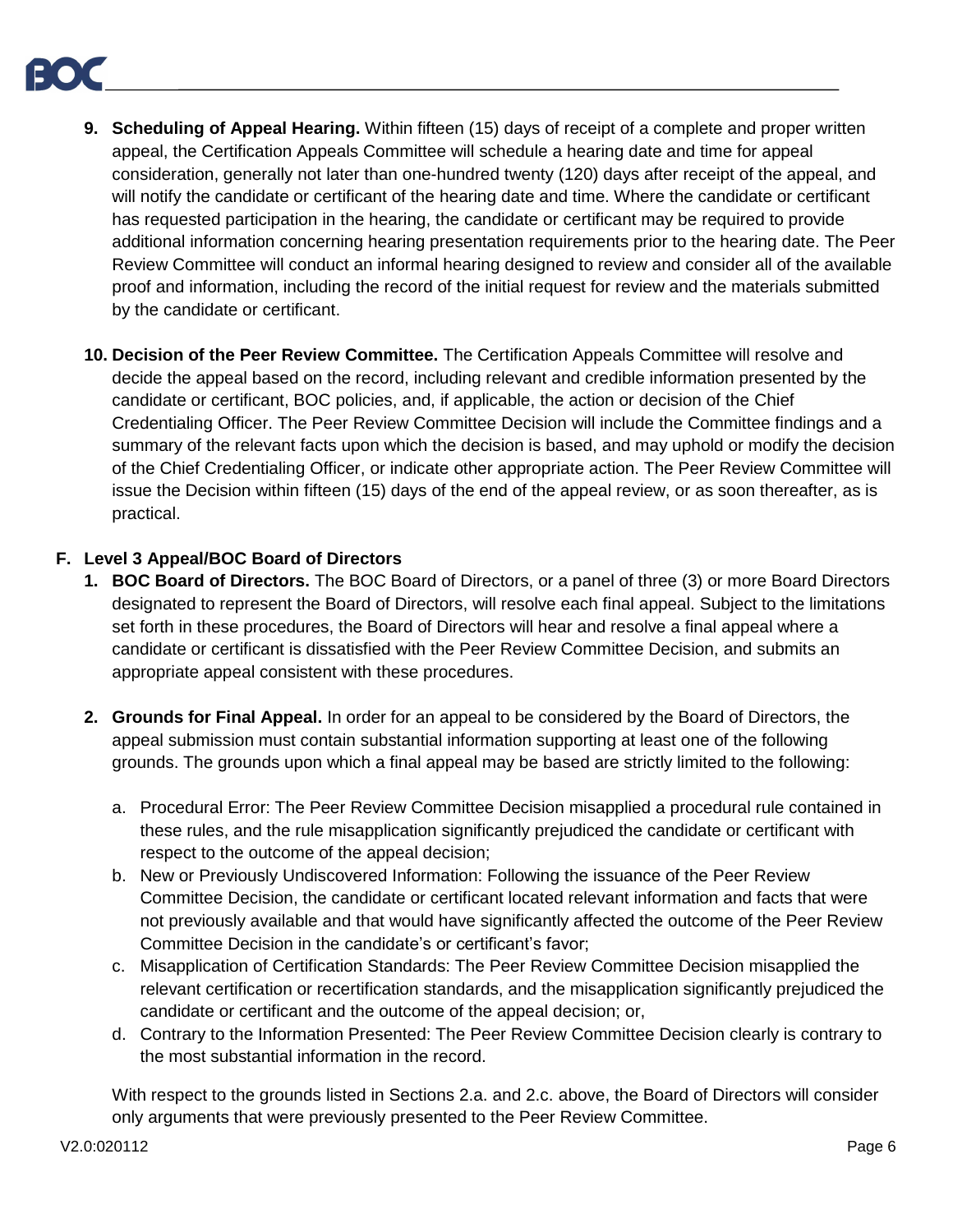- **3. Contents of Final Appeal.** In order for an appeal to be considered by the Board of Directors, the appeal submission must contain the following information:
	- a. The identity and signature of the candidate or certificant submitting the appeal;
	- b. A detailed explanation of the reasons and basis for the appeal, as defined and limited by Section F.2, above;
	- c. All objections, corrections, and factual information the candidate or certificant believes to be relevant to the appeal, including all documents and exhibits in support of the appeal;
	- d. The names, addresses, and telephone numbers of any persons not previously identified with factual information relevant to the appeal, and a clear description of the factual information available from these persons; and,
	- e. Copies of any and all relevant documents, exhibits, or other information the candidate or certificant wants to submit in support of the appeal.
- **4. Time Period for Submitting Final Appeal.** A candidate or certificant seeking to present a final appeal must submit a written, signed appeal, consistent with the requirements of these procedures, to the Chief Credentialing Officer within ten (10) days of the date of the Peer Review Committee Decision. Upon written request by the candidate or certificant received at least ten (10) days prior to the appeal deadline, the Board Chair or authorized representative may, in his or her discretion, extend the time period for filing the appeal. Denials of time extension requests are not subject to appeal. Any appeals received beyond given time periods will not be reviewed or considered by the Board of Directors.
- **5. Final Appeal Deficiencies.** The Board Chair or authorized representative may require the candidate or certificant to clarify, supplement, or amend an appeal submission.
- **6. Final Appeal Rejection.** If the Board Chair or authorized representative determines that an appeal does not meet the final appeal requirements or otherwise warrant further formal review, consistent with the requirements set forth in these procedures, the appeal will be rejected. The Board Chair or authorized representative will notify the candidate or certificant of the rejection, as well as the reason(s) for the rejection, by letter within approximately ten (10) days of the determination. Appeal rejection determinations are not subject to appeal.
- **7. Scheduling of Final Appeal Hearing.** Within fifteen (15) days of receipt of a complete and proper written appeal, the Board of Directors will schedule a hearing date for appeal consideration, generally not later than the next or second regularly scheduled Board meeting, and will notify the candidate or certificant of the date. The Board of Directors will conduct an informal hearing designed to review and consider all of the available proof and information, including the record of the first appeal and the materials submitted by the candidate or certificant.
- **8. Final Appeal Decision of the Board of Directors.** The Board of Directors will resolve and decide the appeal based on the record, including relevant and credible information presented by the candidate or certificant, BOC policies, and the action or decision of the Peer Review Committee. The Final Appeal Decision will include the findings of the Board of Directors and a summary of the relevant facts upon which the decision is based, and may uphold or modify the decision of the Certification Appeals